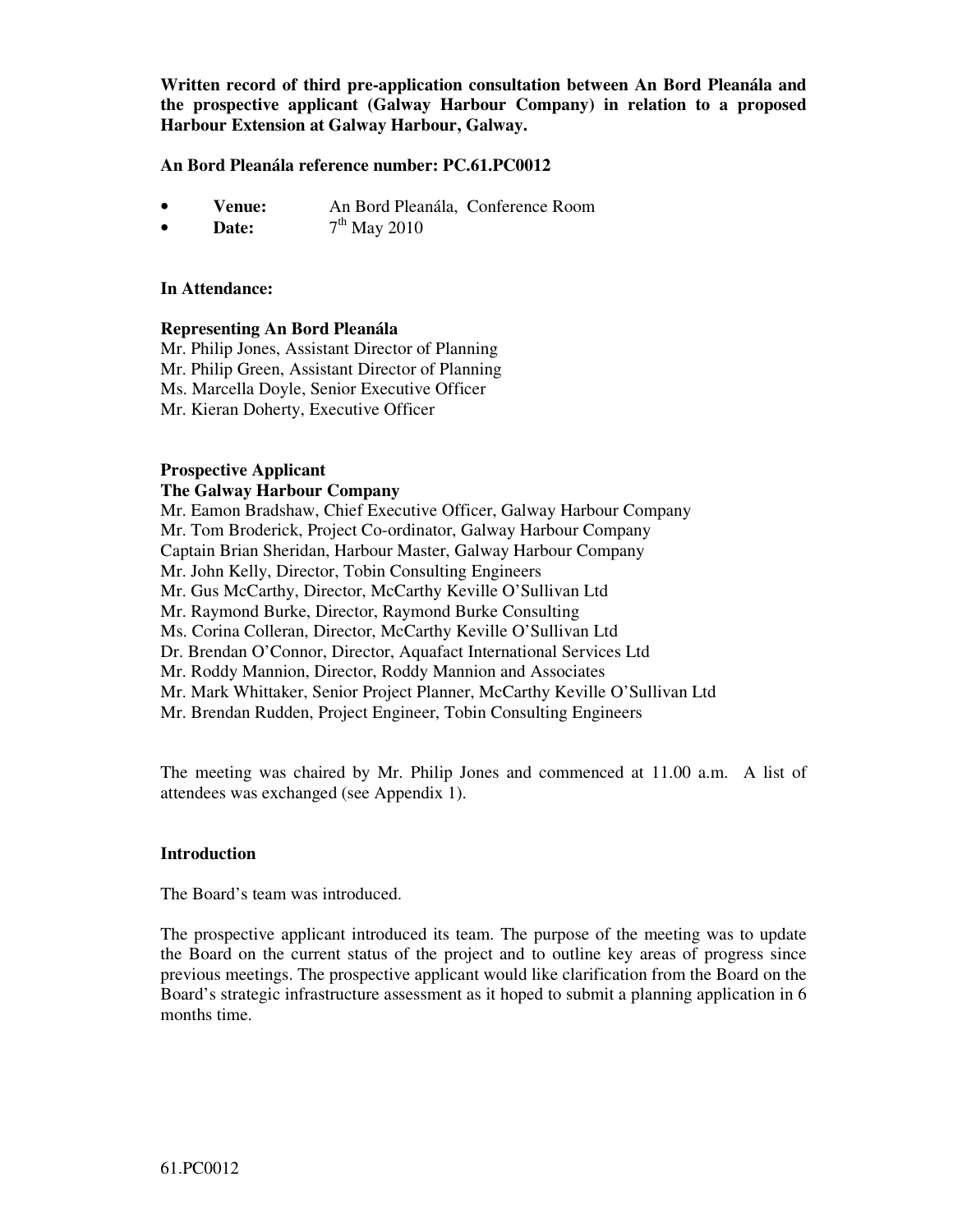#### **Presentation**

The prospective applicant made a detailed presentation to the Board which covered the following topics:

- 1. Introduction
- 2. Need for Harbour
	- Planning Policy
	- Business Case
- 3. Urban Design Framework
- 4. Proposal & Phasing
- 5. Ecology Update
- 6. Marine Ecology & Modelling Studies
- 7. Road Traffic Update
- 8. Planning Programme
- 9. An Bord Pleanála Interaction

Hard copies of the presentation were submitted.

In its introduction the prospective applicant stated that the proposal is based on commercial marine and leisure facilities. It was stated that the Draft Galway Development Plan supports the development of a new port. Consultations have taken place with Galway City Council, the Department of Transport, the National Parks and Wildlife Service, the Western Regional Fisheries Board and various statutory bodies.

## *Need for Harbour*

In relation to the need for a new harbour the prospective applicant pointed out the significant role of ports in development of urban centres and their role at regional and local level. It was also stated that this is supported in the Regional Planning Guidelines and the Draft Galway City Council Development Plan identified the importance of maintaining and expanding the port. The prospective applicant also referred to Seveso issues in relation to petroleum terminals. Alternative locations within the harbour were also considered.

The prospective applicant explained that the port would have to close if a new harbour was not constructed. Tides restrict usage to 4 hours per day and deep water facilities are required to allow for larger ships that are restricted by the width of the harbour gate. Economies of scale require larger vessels which need 10 metre depth of water as opposed to the existing 8 metres.

## *Urban Design Framework*

The Integrated Urban Design Framework document was referred to; the purpose of which is to address the requirements and aspirations of the Galway City Council Draft Development Plan.

## *Proposal & Phasing*

The phasing of the development of the proposed port was outlined. By stage 3 of the proposed development berthing will be in the new port to allow development to take place in the old harbour. This Harbour Village development would be the subject of a separate planning application to the City Council. The new port would be the catalyst for the whole development. The old harbour will continue to function while construction takes place.

All class 1 oil tanks will be moved to the pier head.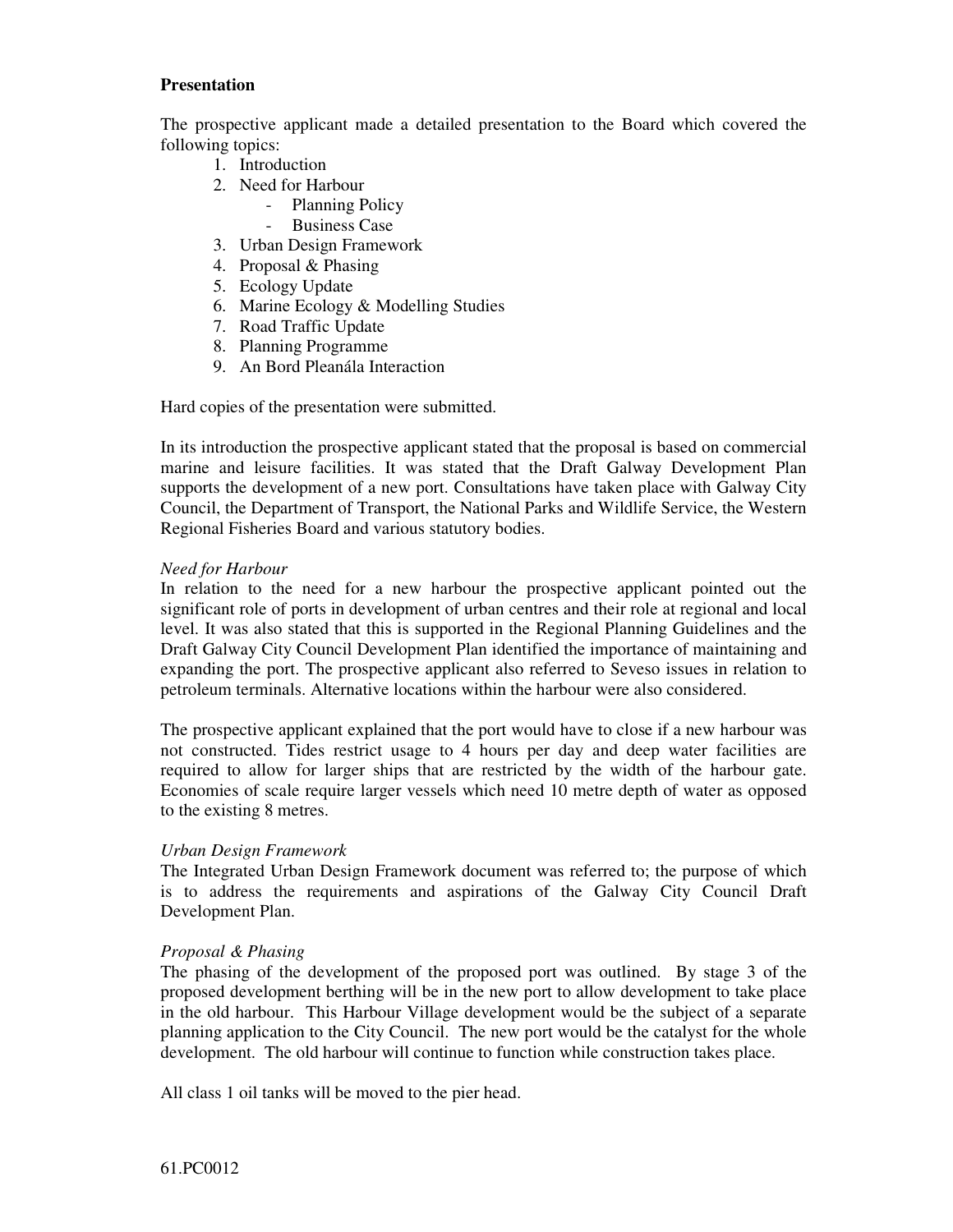# *Ecology*

More detailed information is contained in the pack in relation to impacts of the proposed development. An update on the work completed to date, details of ongoing impact assessment and consultations completed was provided.

#### *Road Traffic*

It was indicated that considerable work had been undertaken in this regard. A mobility management plan has been proposed for the harbour.

The prospective applicant has entered into agreements with CIE and Galway City Council. It is proposed to lower the Lough Atalia Road under the railway bridge and also provide a pedestrian link between the abutments. The lowering of the road is an aim of the City Council as part of its traffic model.

A rail link, developed jointly with CIE, to the proposed development will be part of the planning application. Rail embankments will be put in place as the development progresses. This land is within the control of the prospective applicant.

#### *An Bord Pleanála Interaction*

The prospective applicant indicated that it will be seeking a 10 year permission as the application is for all of the 6 stages of the development.

This presentation updates previous submissions and any Phase 2 development would be a separate application if further development is required.

## **Board's Comments**

The Board's representatives indicated that timing of each of the construction stages will need to be made clear. Clarification would also be required and assessments carried out in terms of potential overlaps of construction phases of the other potential developments in the vicinity.

The marine modelling domain will need to be extensive, including Spiddal and Lough Atalia. The issue of "appropriate assessment" must be fully addressed.

The railway bridge is a protected structure and the work around it will change its visual impression. The prospective applicant was advised to demonstrate to the Board's satisfaction that there will not be any detrimental impact on the railway bridge.

The rail link during each stage of construction must have a clear timescale in the application. The Board needs to be satisfied that a practicable and workable rail link is provided. This would future proof the port. Services on the rail link would need to be determined by CIE and the prospective applicant. The Board emphasised the fact that it considers rail access as a core element of the port development.

The issue of traffic and access was a very significant issue in this case and the Board would need to be satisfied that adequate and timely arrangements and infrastructure were in place to cater for all aspects of the development's traffic and access requirements.